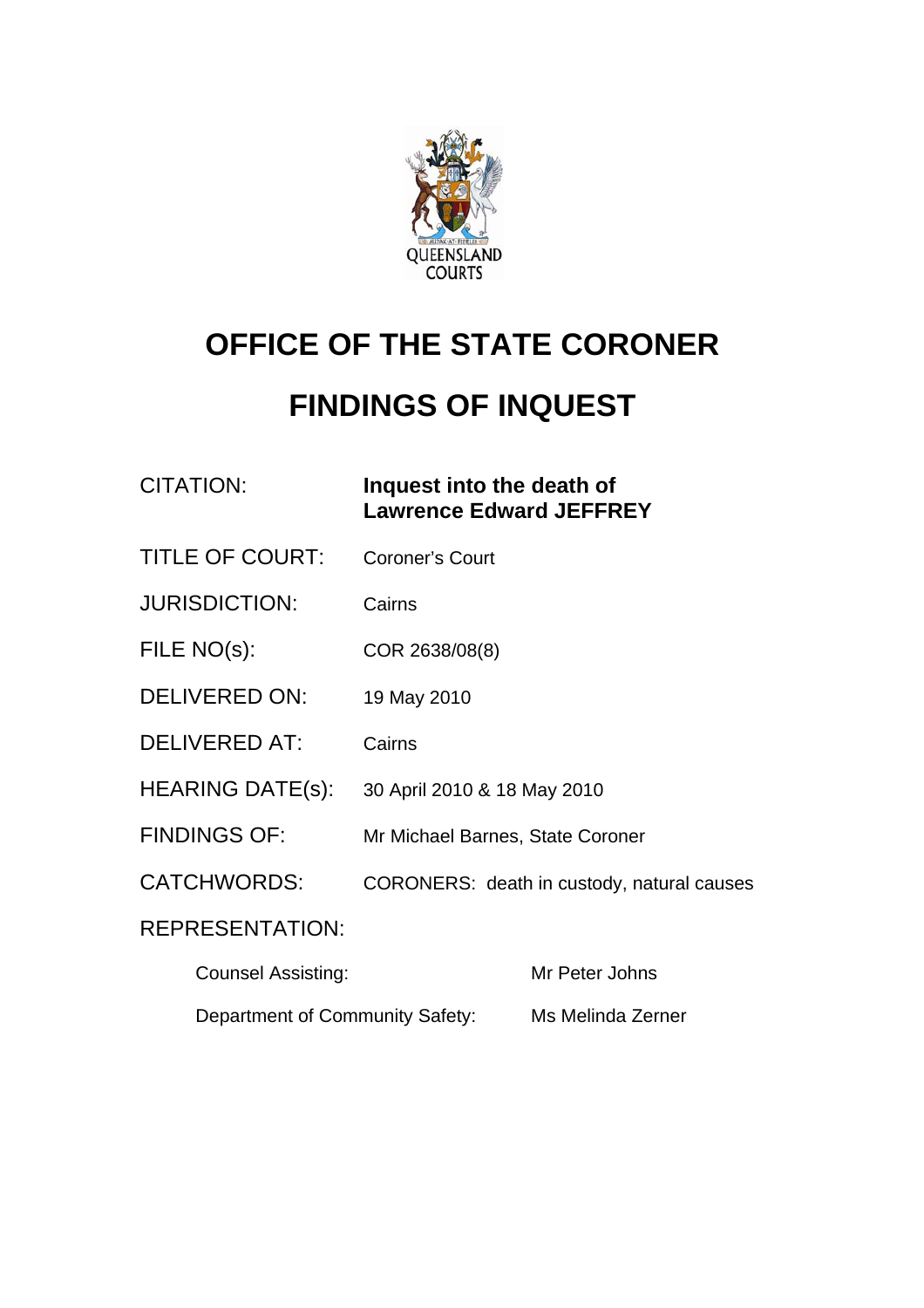#### **Table of Contents**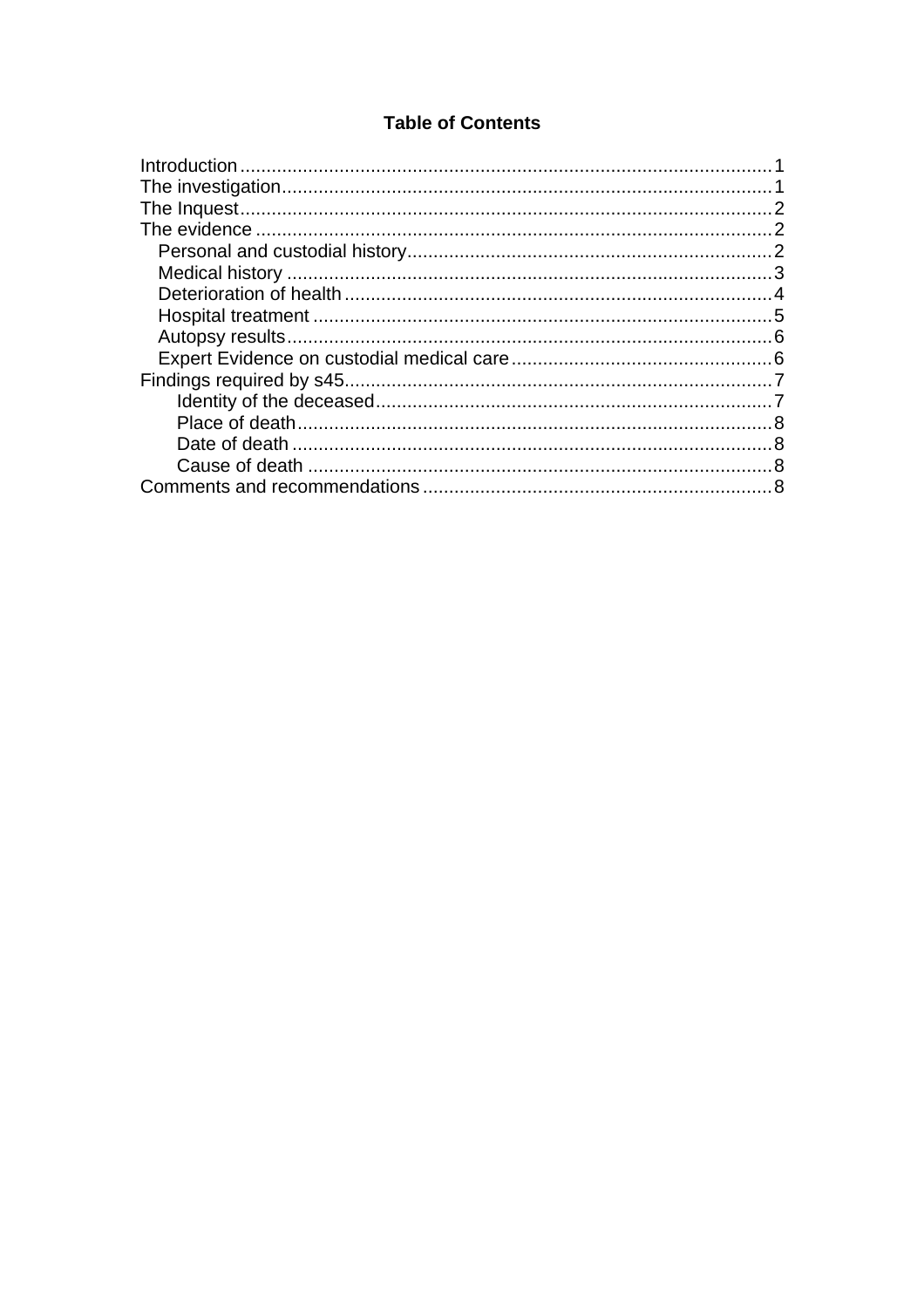<span id="page-2-0"></span>The *Coroners Act 2003* provides in s45 that when an inquest is held into a death in custody, the coroner's written findings must be given to the family of the person who died, each of the persons or organisations granted leave to appear at the inquest and to various officials with responsibility for the justice system. These are my findings in relation to the death of Lawrence Edward Jeffrey. They will be distributed in accordance with the requirements of the Act and posted on the web site of the Office of State Coroner.

## **Introduction**

After three weeks in hospital Lawrence Edward Jeffrey succumbed to the effects of a large cancerous mass in his right lung on 11 May 2008. He was 63 years of age and had spent the last four and a half years of his life as an inmate at Lotus Glen Correctional Centre (LGCC). During that time he was treated for various chronic medical conditions, though his terminal condition was not diagnosed until shortly before he died.

These findings

- confirm the identity of the deceased, the time, place and medical cause of his death and describe how he died;
- examine the adequacy of the medical treatment provided to the deceased in the months leading up to his transfer to Mareeba Hospital on 20 April 2008; and
- consider whether any changes to procedures or practice at LGCC could reduce the likelihood of deaths occurring in similar circumstances or otherwise contribute to public health and safety or the administration of justice.

## **The investigation**

When Mr Jeffrey died on the evening of 11 May 2008 police at Mareeba station were notified and immediately attended at the hospital. The officer in charge of the Corrective Services Investigation Unit (CSIU) was also notified shortly after the death and assigned Detective Senior Constable Neil Hansen to conduct the coronial investigation.

DSC Hansen seized medical records from Mareeba, Cairns and Townsville Hospitals along with all records pertaining to Mr Jeffrey held at LGCC. He took statements from Mr Jeffrey's next of kin, relevant Corrective Service Officers and treating doctors.

DSC Hansen took a detailed statement from the LGCC acting health service co-ordinator which allowed him to set out a detailed history of Mr Jeffrey's most recent health complaints.

The post-mortem examination of the body of Mr Jeffrey was video-taped and a copy of that recording provided to DSC Hansen.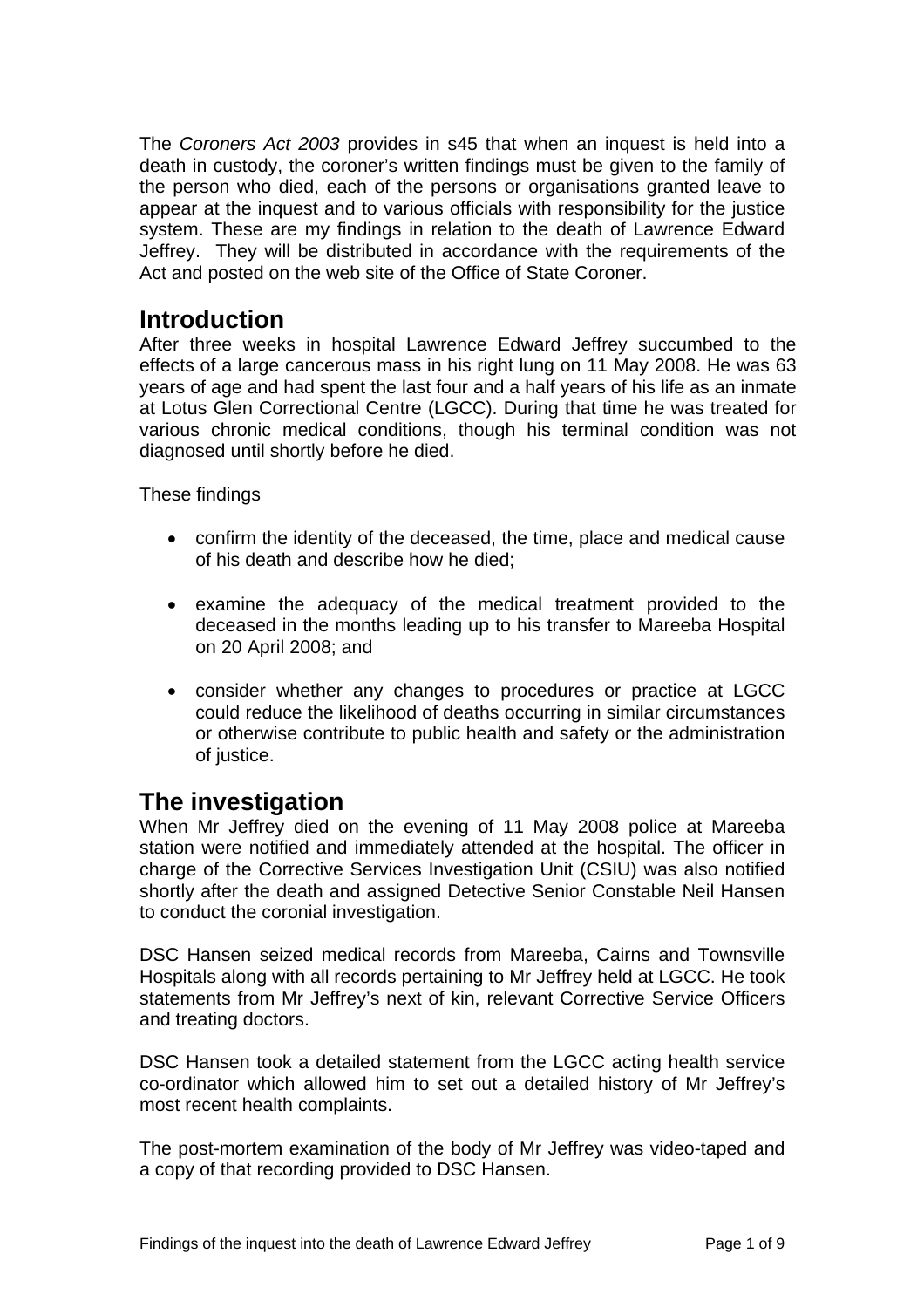<span id="page-3-0"></span>At the conclusion of his investigation DSC Hansen formed the view that there was no evidence to conclude that any other person had caused or contributed to the medical deterioration of Mr Jeffrey. Insofar as he was able to do so, drawing on the medical evidence collated, he concluded that the standard of medical care afforded to Mr Jeffrey prior to his death was acceptable.

I find that the investigation into this matter was professionally conducted and I thank DSC Hansen for his efforts.

## **The Inquest**

In accordance with the requirement set out in the Act, an inquest was held into the death of Mr Jeffrey. The inquest was held in Cairns on 18 May 2010 during which the investigating officer and an expert medical witness, Dr Don Buchanan, were called as witnesses.

All of the statements, medical records, photographs and materials gathered during the investigation were tendered at the inquest. Counsel assisting submitted that I was unlikely to be assisted by the calling of any further oral evidence.

I determined that the evidence contained in the material tendered and the further evidence provided by way of oral evidence was sufficient to enable me to make the findings required by the Act. I am satisfied that the scope of this evidence was sufficient for me to adequately address those matters which might be appropriately considered under s. 46 of the Act.

### **The evidence**

I turn now to the evidence. Of course, I cannot even summarise all of the information contained in the exhibits but I consider it appropriate to record in these reasons, the evidence I believe is necessary to understand the findings I have made.

#### *Personal and custodial history*

Lawrence Edward Jeffrey was born on 20 August 1944. Up until health problems intervened he had spent the majority of his life in gainful employment. This included time working in limestone quarries which, it would appear, left a legacy of lung disease in the form of silicosis. He was married and prior to his divorce in 1982 fathered seven children.

In May 2002 Mr Jeffrey was charged with a number of serious sexual offences. The complainant was his youngest daughter who alleged the offences took place over more than a decade spanning 1972 to 1983. It appears that Mr Jeffrey was remanded in custody at the first mention of these matters and was received at LGCC on 31 May 2002. Four days later he was granted bail and he did not return to custody until 12 December 2003. On that date he was sentenced after being found guilty of, inter alia, three counts of incest. He was sentenced to 14 years imprisonment for the most serious of these counts.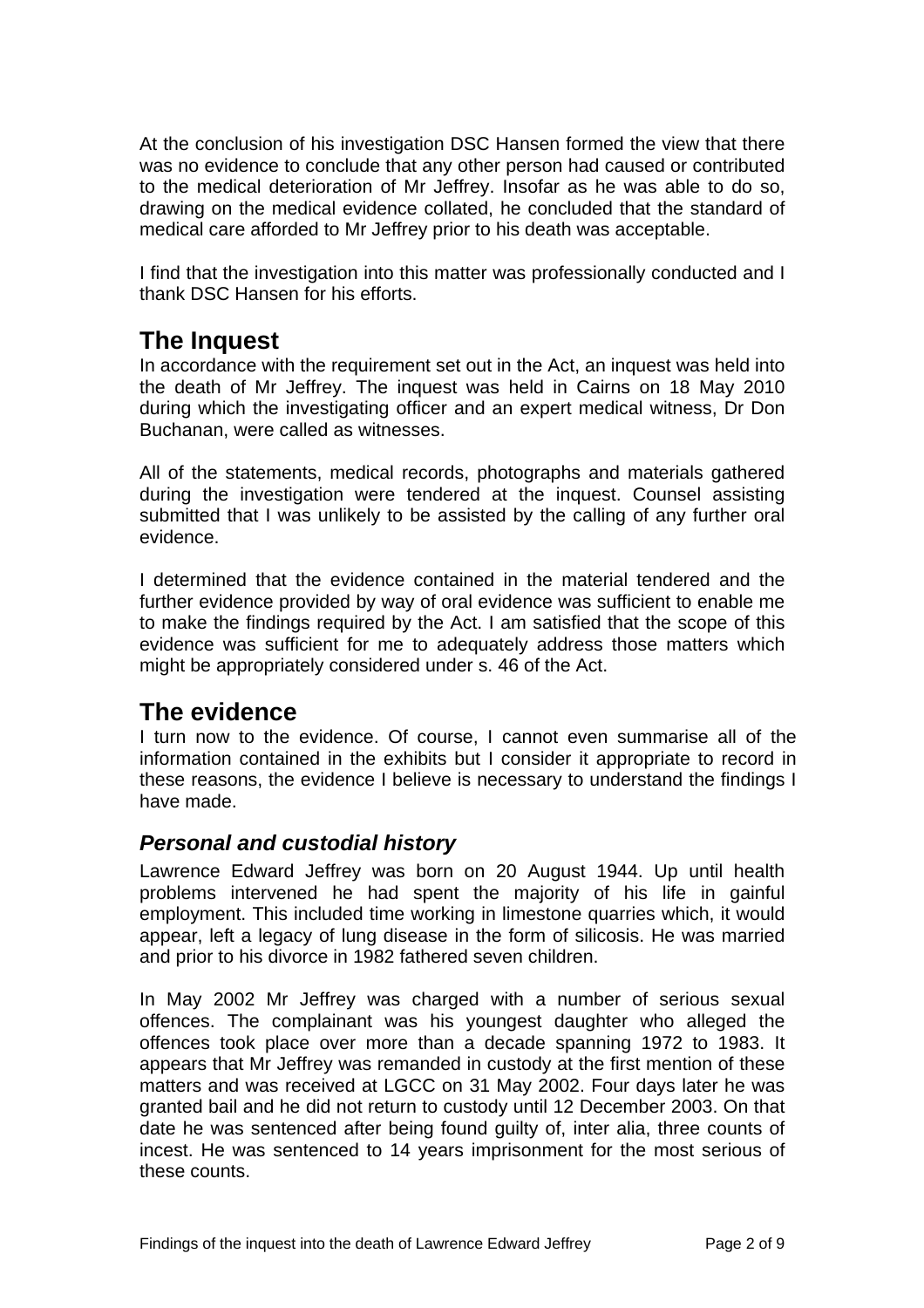<span id="page-4-0"></span>It is clear Mr Jeffrey was suffering from a number of chronic medical conditions by the time of his sentencing in 2003. The effect these were likely to have on his ability to endure imprisonment were considered and taken into account by the sentencing judge. He was given a parole eligibility date of 6 December 2010.

After his imprisonment Mr Jeffrey continued to receive support from his niece Jennifer Hardey, with whom he had developed a close relationship over many years, and her adult son Luke Hardey. Ms Hardey kept in contact with Mr Jeffrey on a daily basis; she was, and remains, very much saddened by his passing.

#### *Medical history*

A reception medical history of Mr Jeffrey taken at LGCC on 31 May 2002 includes a lengthy list of chronic conditions. The then 57 year old Mr Jeffrey suffered from a history of allergies, asthma, a history of chest pain, gastric reflux, silicosis and more generally described eye, ear and respiratory problems. He was a long term smoker (and remained so up until his death).

On his return to LGCC in December 2003 Mr Jeffrey's condition and medication was again assessed. Over the course of the following 4 years he received treatment for the conditions set out above as well as sciatic back pain and chronic obstructive airway disease. Mr Jeffrey was prescribed and adhered to a medication regime consisting of Frusemide, Mirtazipine and Tramadol. He received Bricanyl, Ventolin and Seretide multiple times daily via a puffer.

The LGCC medical records for Mr Jeffrey suggest he was not a particularly frequent visitor to the medical centre despite his medical conditions. In February 2008 Mr Jeffrey requested a letter from the VMO setting out his health status as part of an application for "exceptional circumstances" parole he had lodged several weeks earlier. A letter was provided by Dr Temba Dhobha which set out the more serious of Mr Jeffrey's chronic health problems. Dr Dhobha stated that Mr Jeffrey's lung conditions "*whilst stable for now are expected to get worse over the next five years*".

In a draft report dated 4 April 2008 (based in part on an interview with Mr Jeffrey on 19 March 2008) a panel of LGCC officers recommended to the Parole Board that Mr Jeffrey's application for "exceptional circumstances" parole be refused. The panel stated, while noting Mr Jeffrey's condition was expected to deteriorate over the following five years, that it was satisfied his "*health issues and needs were being managed appropriately and within procedural guidelines*".

The panel made particular note of Mr Jeffrey's plans to move to the residence of his niece, Ms Hardey, at Innot Hot Springs should he be released. In that location he would have been isolated from more well resourced medical facilities. When the extreme seriousness of Mr Jeffrey's condition became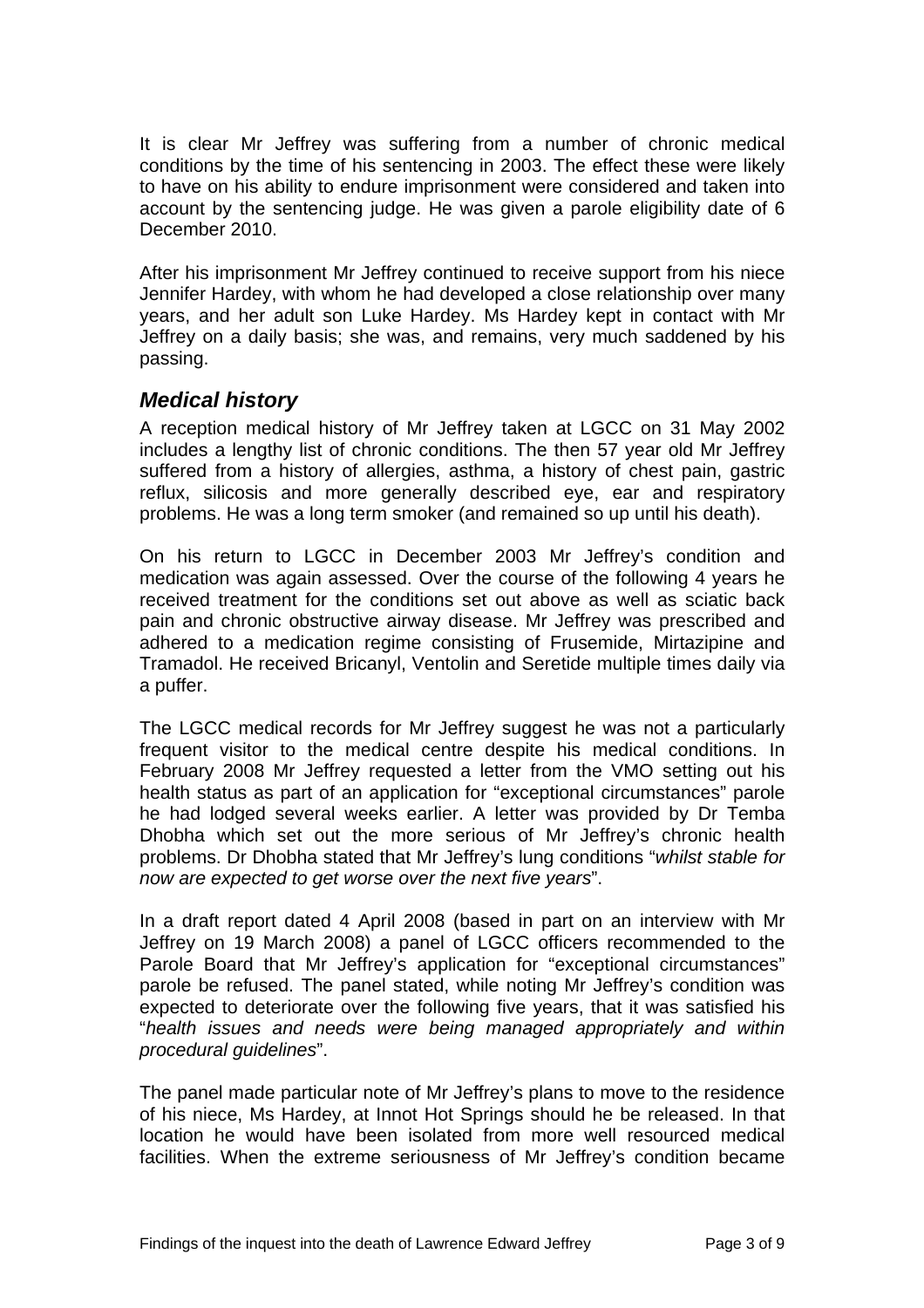<span id="page-5-0"></span>evident in early May 2008, the General Manager of LGCC wrote to the Parole Board updating them on his status.

#### *Deterioration of health*

On 4 March 2008 Mr Jeffrey attended the medical centre at LGCC complaining of a right lower side chest wheeze and pain, along with a burning sensation, in his right shoulder and back.

No earlier presentation to the medical centre obviously points to (even in hindsight) symptoms related to what we now know was his extensive lung cancer, rather than to his other chronic conditions. On 23 February 2008 Mr Jeffrey had attended the medical centre for Seretide and Ventolin nebulisers. Two days later on 25 February 2008 he attended in relation to diet problems which had been an ongoing matter of concern to him throughout his time in custody.

When he appeared at the medical centre on 4 March 2008, and on presentation over the following weeks, the symptoms complained of by Mr Jeffrey were consistent with his then known chronic conditions, although it is now apparent that they resulted primarily from an undiagnosed metastatic carcinoma of the lung. A call to the VMO resulted in an increase in Mr Jeffrey's Tramadol prescription and by 9 March he reported to nursing staff (who enquired of him on medication rounds) that the pain had reduced. Mr Jeffrey's progress medical notes record a consultation with the VMO on 10 March 2008. The meeting was for the purpose of assessment for the report being prepared in relation to the application for parole. No notation is made in relation to the complaints of 4 March 2008 or similar.

On 13 March Mr Jeffrey presented at the medical centre complaining of a chest infection. He had in fact made a request to see the VMO on a medical request form filled out two days earlier. It is not apparent why he was seen by a nurse instead. It appeared to the nurse on duty that he had congestion in his chest and this was reported by telephone to the VMO. A course of anti-biotics was commenced immediately.

On 17 and 18 March, when seen by medical staff at LGCC, Mr Jeffrey remained unwell. Some weight loss was noted, he was observed to be short of breath on exertion and complained of pain in his right side when coughing. Similar symptoms were noted on 23 March and a Ventolin nebuliser administered. On that day Mr Jeffrey filed a medical request form to see the VMO citing as his reason "*I think my antibiotics ran out to (sic) quick. The chest pain is getting bad again"*. This in fact is the only reference to the antibiotics having been administered as they are not noted in Mr Jeffrey's medical chart.

On 24 March 2008 the VMO was called by telephone and ordered that a sputum sample be obtained for bacteriological analysis with a view to then commencing antibiotics. This telephone consultation appears to have been sufficient to satisfy staff at LGCC that Mr Jeffrey's request from a day earlier had been adequately addressed. Mr Jeffrey was provided with a collection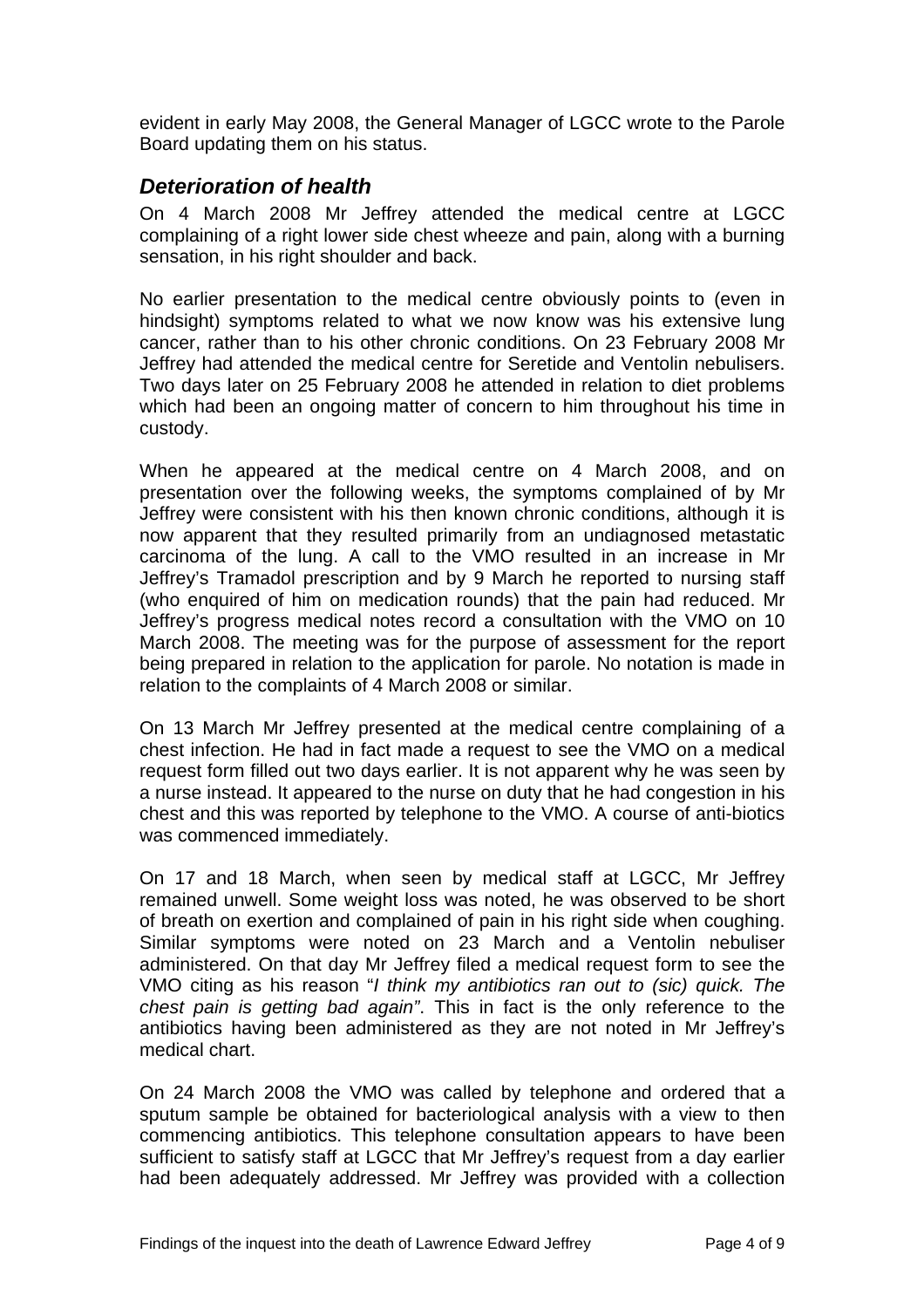<span id="page-6-0"></span>container for a sputum specimen although there is no material on his file indicating that any sample was collected or analysed.

On 6 April Mr Jeffrey again presented to the medical centre with similar symptoms although this time specifically complaining of a build up of yellow phlegm. He was prescribed 2 different oral antibiotics by the VMO and commenced taking these on 8 April 2008.

On 19 April Mr Jeffrey was taken to the medical centre after suffering shortness of breath. An audible wheeze was noted and he was treated with a Ventolin nebuliser. Mr Jeffrey reported feeling better shortly after the nebuliser was given and he returned to his block.

Late the following morning Mr Jeffrey presented at the medical centre with chest pain. He was wheel-chair bound and clearly suffering from respiratory distress. Assessment of his vital signs led staff to call for an ambulance and Mr Jeffrey was transported to Mareeba Hospital.

In her statement to police Ms Hardey complained that Mr Jeffrey's requests to see the VMO were not being adequately addressed by prison staff. Certainly this seems to be supported insofar as the evidence shows the request of 23 March 2008 received no follow up beyond the telephone consultation of the following day.

#### *Hospital treatment*

A chest x-ray conducted shortly after arrival at Mareeba Hospital showed an almost complete white out of the right lung. Mr Jeffrey was given intravenous antibiotics, oxygen and regular nebulised Ventolin.

He was transferred to Cairns Base Hospital on 24 April 2008 where another xray indicated right sided pneumonia with a mass in the right upper lobe. The mass was associated with pleural effusion and probable superior vena cava (SVC) obstruction. The mass was considered to be cancer as a result of clinical analysis; however, a CT guided needle biopsy was unable to be conducted due to Mr Jeffrey being unable to lie flat without becoming dangerously short of breath. He was treated empirically for pneumonia and transferred to Townsville Hospital for palliative radio therapy.

It had been hoped that radio therapy may alleviate the SVC blockage. However, Mr Jeffrey's condition failed to improve and he refused an offer of palliative chemotherapy. On his request he was transferred back to Mareeba Hospital on 9 May 2008.

A not for resuscitation order was in place and was followed by medical staff at Mareeba Hospital when, on the evening of 11 May 2008, Mr Jeffrey ceased breathing. He was declared deceased by Dr Marcella Seve at 7:05pm.

A report from Dr Phillip Marshall, Staff Physician at Cairns Base Hospital concluded: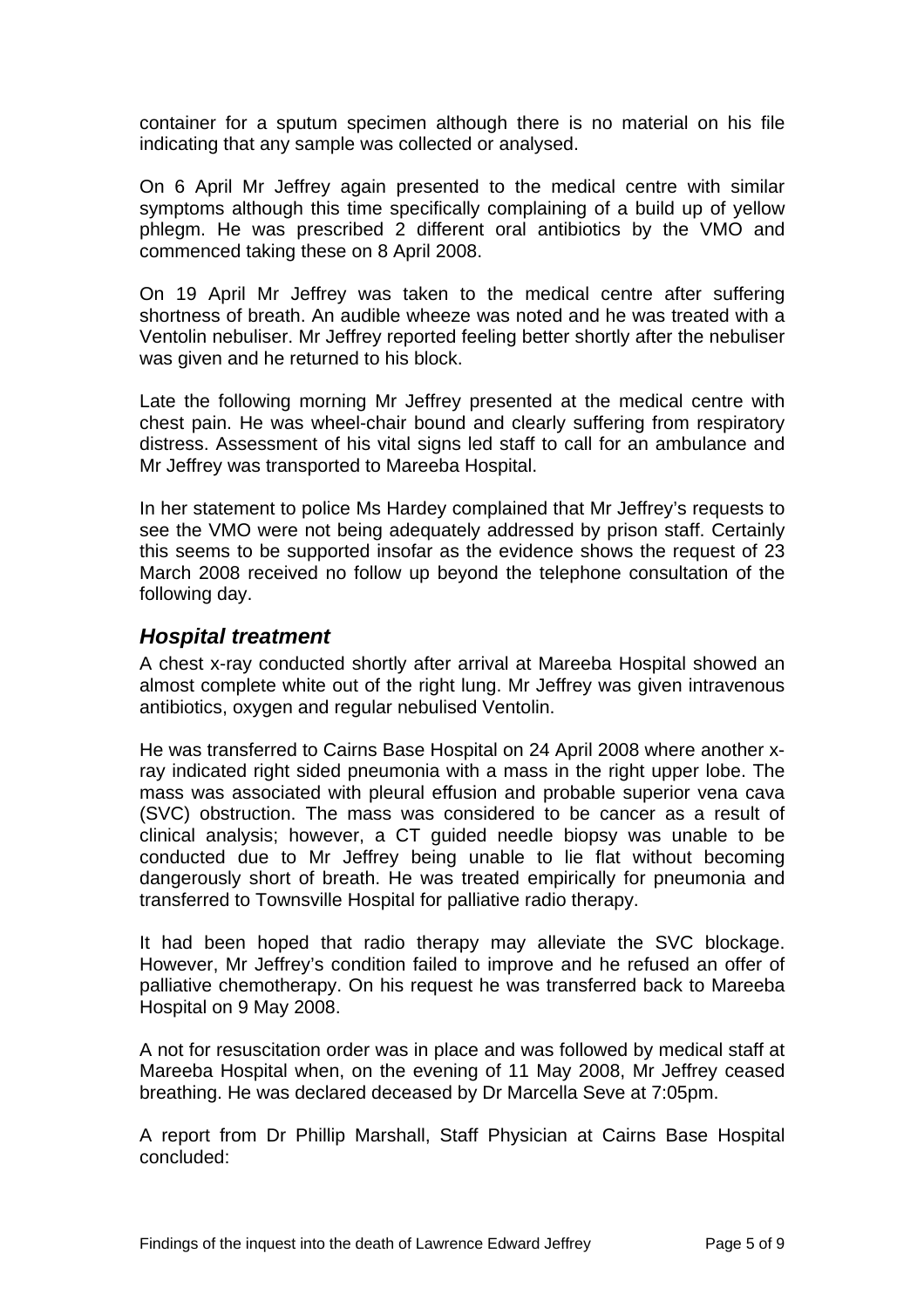<span id="page-7-0"></span>*"Although a histological diagnosis was never made, the clinical diagnosis was advanced lung cancer, most probably non small cell lung cancer. Given its advanced stage and his poor performance status, the prognosis would have been very grim irrespective of where this gentleman was staying".* 

#### *Autopsy results*

An external and partial internal autopsy examination was performed on 13 May 2008 by an experienced forensic pathologist, Dr Paul Botterill in the mortuary at Cairns Base Hospital.

He later examined toxicology and histological findings before preparing a detailed report. The toxicology results were consistent with the palliative care being provided to the deceased shortly prior to his death. Histological analysis of the lungs revealed an appearance "consistent with a large cell undifferentiated carcinoma of the lung".

Dr Botterill examined the chest cavity of the deceased and concluded that it:-

"*…showed extensive cancer involving the right lung and chest wall, squashing and blocking the blood vessels at the top of the heart, with spread around the heart, to the chest lymph nodes and left lung. In addition, honeycomb-like scarring of the remaining lung tissue, an excess of fluid in the lungs, hardening and narrowing of the arteries of the heart and heart muscle scarring consistent with past heart attack were noted."* 

He issued an autopsy certificate listing the cause of death as Metastatic Carcinoma of the lung while noting coronary artery atheroma as a significant underlying condition.

#### *Expert Evidence on custodial medical care*

Dr Don Buchanan is an experienced medical practitioner currently attached to the Queensland Health Clinical Forensic Medicine Unit. He examined the police report, custodial medical file and hospital records of the deceased before giving evidence at the inquest.

Dr Buchanan was able to confirm that, by the time he presented to the LGCC medical centre in early March 2008, Mr Jeffrey's condition was likely to have already been so advanced that it was beyond effective medical treatment. His expertise was sought primarily in relation to the treatment provided to Mr Jeffrey by nurses and VMO's at LGCC in March and April 2008. Dr Buchanan expressed the view that the medical treatment provided to Mr Jeffrey up until 23 March 2008 at LGCC was adequate and appropriate when considered in the context of his existing chronic health conditions. The only proviso to this being an apparent failure to note the first course of antibiotics in Mr Jeffrey's medical chart (although I am satisfied he received them).

Dr Buchanan was critical of the failure to facilitate a face to face consultation with a VMO after Mr Jeffrey requested to see a doctor on 23 March 2008. It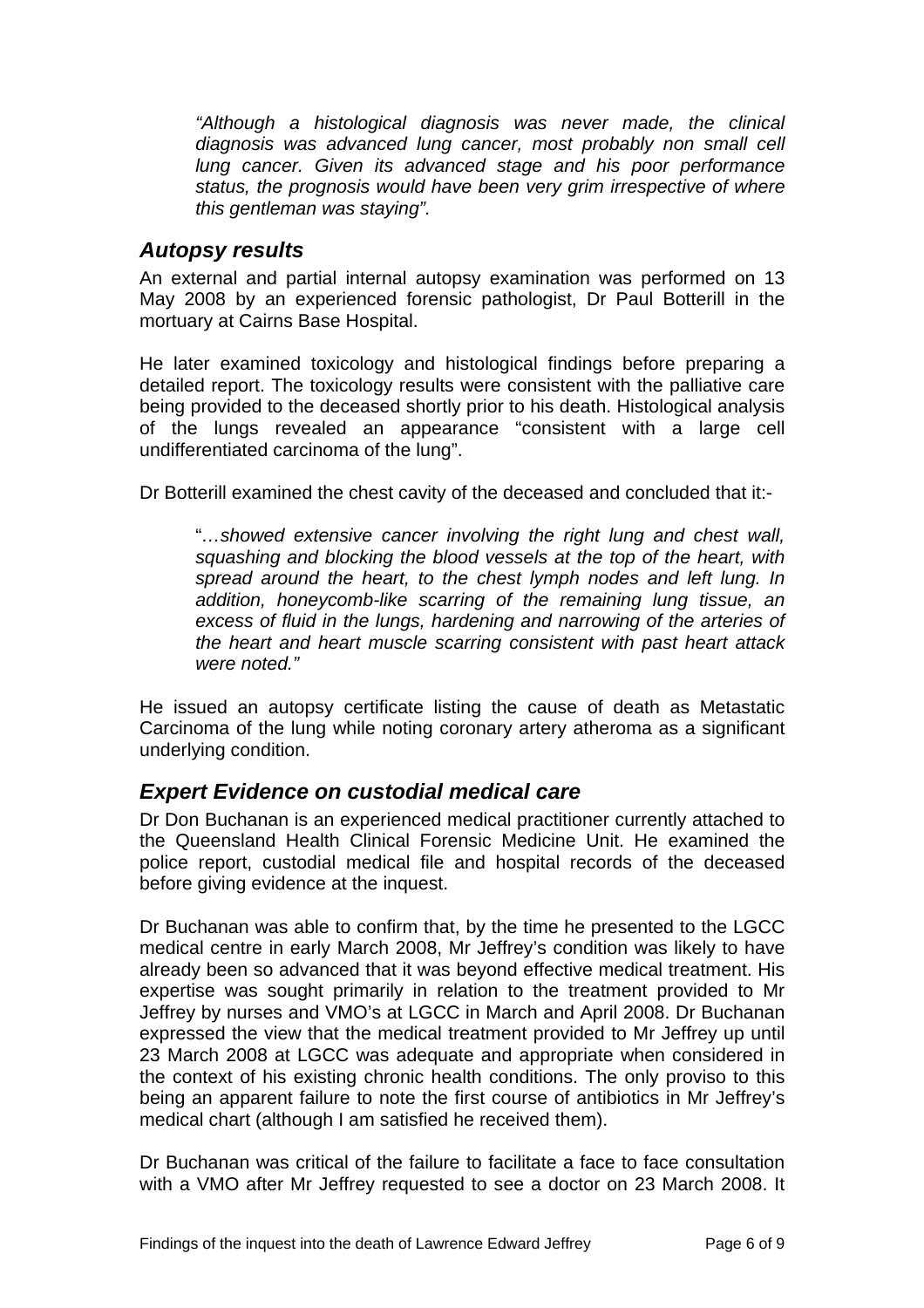<span id="page-8-0"></span>would have been reasonable at this time given the relapse of symptoms, he said, for Mr Jeffrey to be examined by a VMO rather than a VMO merely being consulted by telephone. Dr Buchanan expressed the view that even if this had not taken place, a chest x-ray should have been ordered in addition to the sputum test when the VMO was contacted on 24 March 2008.

Even when Mr Jeffrey did see a VMO on 7 April 2008 and two courses of antibiotics were prescribed, no follow up appears to have been conducted. Dr Buchanan took the view that, in light of the fact there had been a relapse after the first course, such re-examination would have been prudent in order to determine whether further investigations were required.

It is to this extent that Dr Buchanan offered the view that the treatment afforded to Mr Jeffrey after 23 March 2008 was not optimal, while acknowledging an extremely limited nexus with the ultimate outcome.

#### *Conclusions*

I conclude that Mr Jeffrey died as a result of natural causes and that no third party played any part in that.

Generally, the health care provided to him while he was in custody at the LGCC was adequate. There were however some lapses in the months before he died. I consider Mr Jeffrey should have been examined by a doctor on or about 23 March 2008 or, at least, that an x-ray should have been ordered. I am satisfied that had that occurred it is likely Mr Jeffrey's fatal condition would have been discovered some weeks earlier than it was. I accept that would have made no difference to the outcome. The aggressive cancer which killed him was by that stage almost certainly already well advanced.

I am satisfied that the medical care provided to the deceased by Mareeba, Cairns and Townsville Hospitals was of a high standard given the limited treatment options available.

### **Findings required by s45**

I am required to find, as far as is possible, the medical cause of death, who the deceased person was and when, where and how he came by his death. As a result of considering all of the material contained in the exhibits, I am able to make the following findings:

|                 | <b>Identity of the deceased</b> – The deceased person was Lawrence Edward<br>Jeffrey                                                                                                                                                                                                                                                               |
|-----------------|----------------------------------------------------------------------------------------------------------------------------------------------------------------------------------------------------------------------------------------------------------------------------------------------------------------------------------------------------|
| How he died $-$ | Mr Jeffrey was transferred from Lotus Glen<br>Correctional Centre to Mareeba Hospital on 20<br>April 2008 following deterioration of his already<br>poor state of health. After a transfer to Cairns<br>Base Hospital he was diagnosed as suffering<br>from inoperable and untreatable lung cancer.<br>Subsequent palliative radium therapy<br>was |